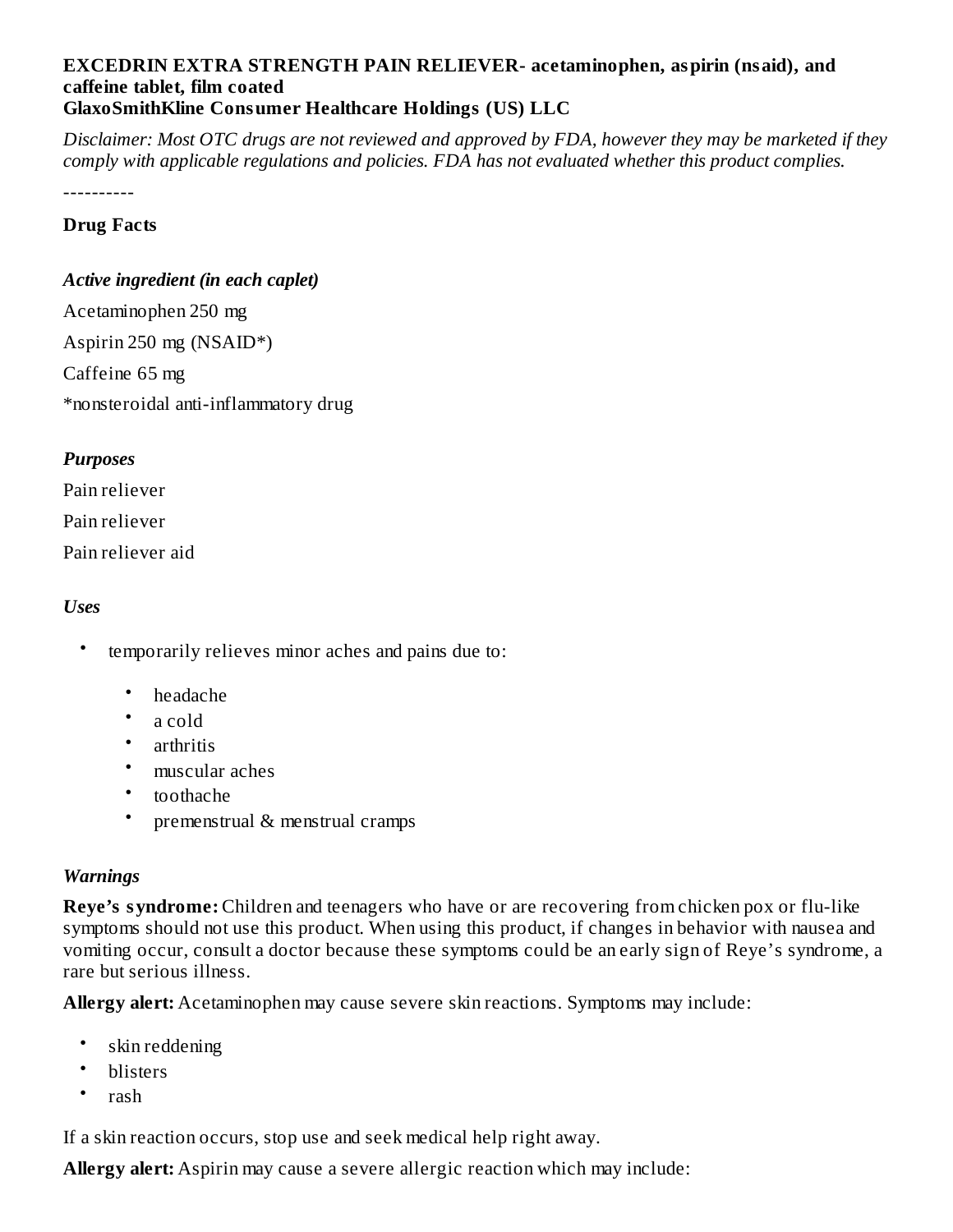- hives
- facial swelling
- asthma (wheezing)
- shock

**Liver warning:** This product contains acetaminophen. Severe liver damage may occur if you take

- more than 8 caplets in 24 hours, which is the maximum daily amount
- with other drugs containing acetaminophen
- 3 or more alcoholic drinks every day while using this product

**Stomach bleeding warning:** This product contains an NSAID, which may cause severe stomach bleeding. The chance is higher if you

- are age 60 or older
- have had stomach ulcers or bleeding problems
- take a blood thinning (anticoagulant) or steroid drug
- take other drugs containing prescription or nonprescription NSAIDs (aspirin, ibuprofen, naproxen, or others)
- have 3 or more alcoholic drinks every day while using this product
- take more or for a longer time than directed

**Caffeine warning:** The recommended dose of this product contains about as much caffeine as a cup of coffee. Limit the use of caffeine-containing medications, foods, or beverages while taking this product because too much caffeine may cause nervousness, irritability, sleeplessness, and, occasionally, rapid heart beat.

# **Do not us e**

- if you have ever had an allergic reaction to acetaminophen, aspirin or any other pain reliever/fever reducer
- with any other drug containing acetaminophen (prescription or nonprescription). If you are not sure whether a drug contains acetaminophen, ask a doctor or pharmacist.

# **Ask a doctor before us e if**

- you have liver disease
- stomach bleeding warning applies to you
- you have a history of stomach problems, such as heartburn
- you have high blood pressure, heart disease, liver cirrhosis, or kidney disease
- you are taking a diuretic
- you have asthma

# **Ask a doctor or pharmacist before us e if you are taking**

- a prescription drug for diabetes, gout, or arthritis
- any other drug, or are under a doctor's care for any serious condition

# **Stop us e and ask a doctor if**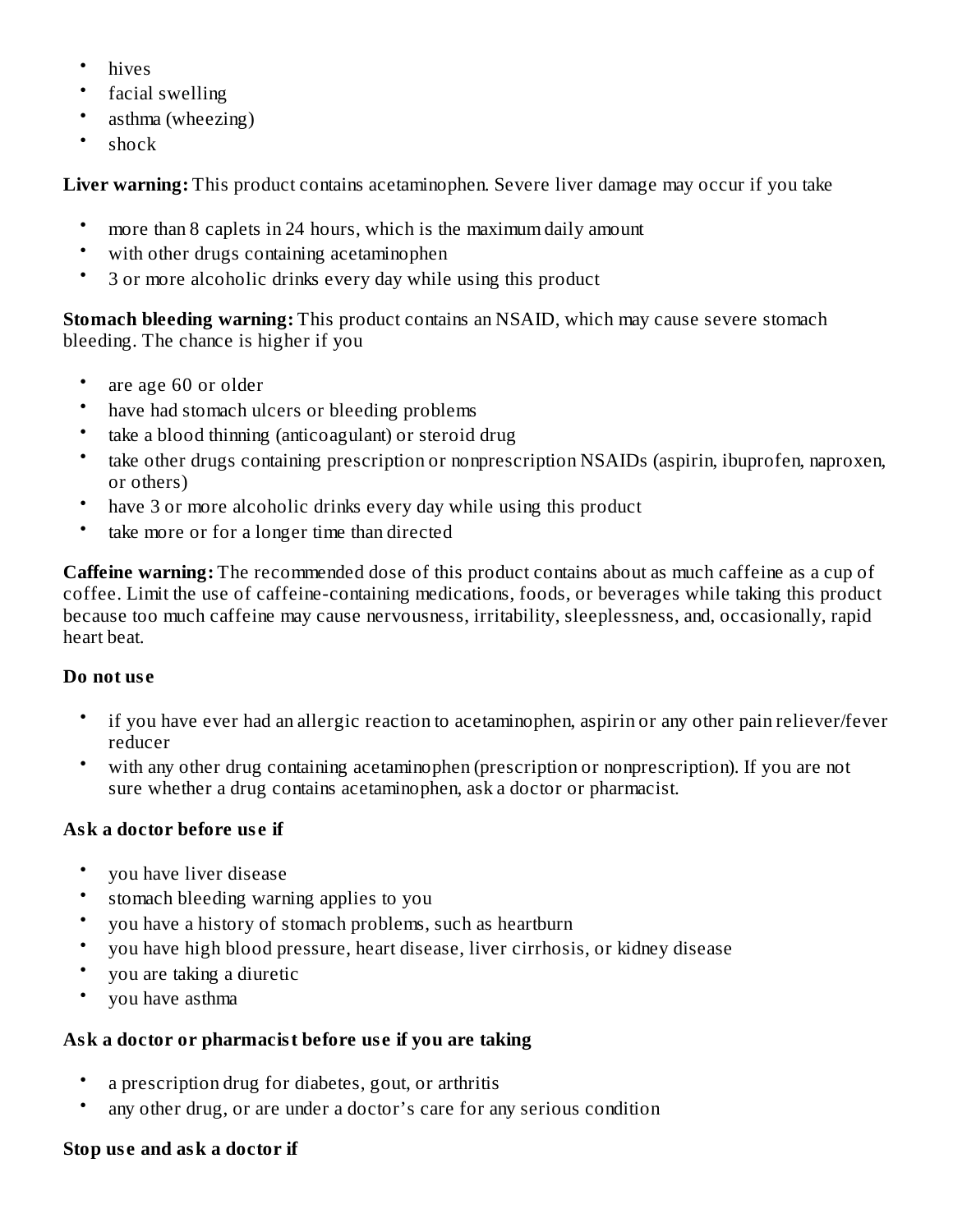- an allergic reaction occurs. Seek medical help right away.
- you experience any of the following signs of stomach bleeding:
	- feel faint • vomit blood • have bloody or black stools
	- have stomach pain that does not get better
- ringing in the ears or loss of hearing occurs
- painful area is red or swollen
- pain gets worse or lasts for more than 10 days
- fever gets worse or lasts for more than 3 days
- any new symptoms occur

These could be signs of a serious condition

## **If pregnant or breast-feeding,**

ask a health professional before use. It is especially important not to use aspirin during the last 3 months of pregnancy unless definitely directed to do so by a doctor because it may cause problems in the unborn child or complications during delivery.

## **Keep out of reach of children.**

In case of overdose, get medical help or contact a Poison Control Center right away. Quick medical attention is critical for adults as well as for children even if you do not notice any signs or symptoms.

## *Directions*

- **do not us e more than directed**
- drink a full glass of water with each dose
- adults and children 12 years and over: take 2 caplets every 6 hours; not more than 8 caplets in 24 hours
- children under 12 years: ask a doctor

## *Other information*

- store at 20°- 25°C (68°- 77°F)
- close cap tightly after use
- read all product information before using. Keep this box for important information.

## *Inactive ingredients*

benzoic acid, carnauba wax, FD&C blue #1, hydroxypropylcellulose, hypromellose, light mineral oil, microcrystalline cellulose, polysorbate 20, povidone, propylene glycol, simethicone emulsion, sorbitan monolaurate, stearic acid, titanium dioxide

## *Questions or comments?*

**1-800-452-0051**

## **Principal Display Panel**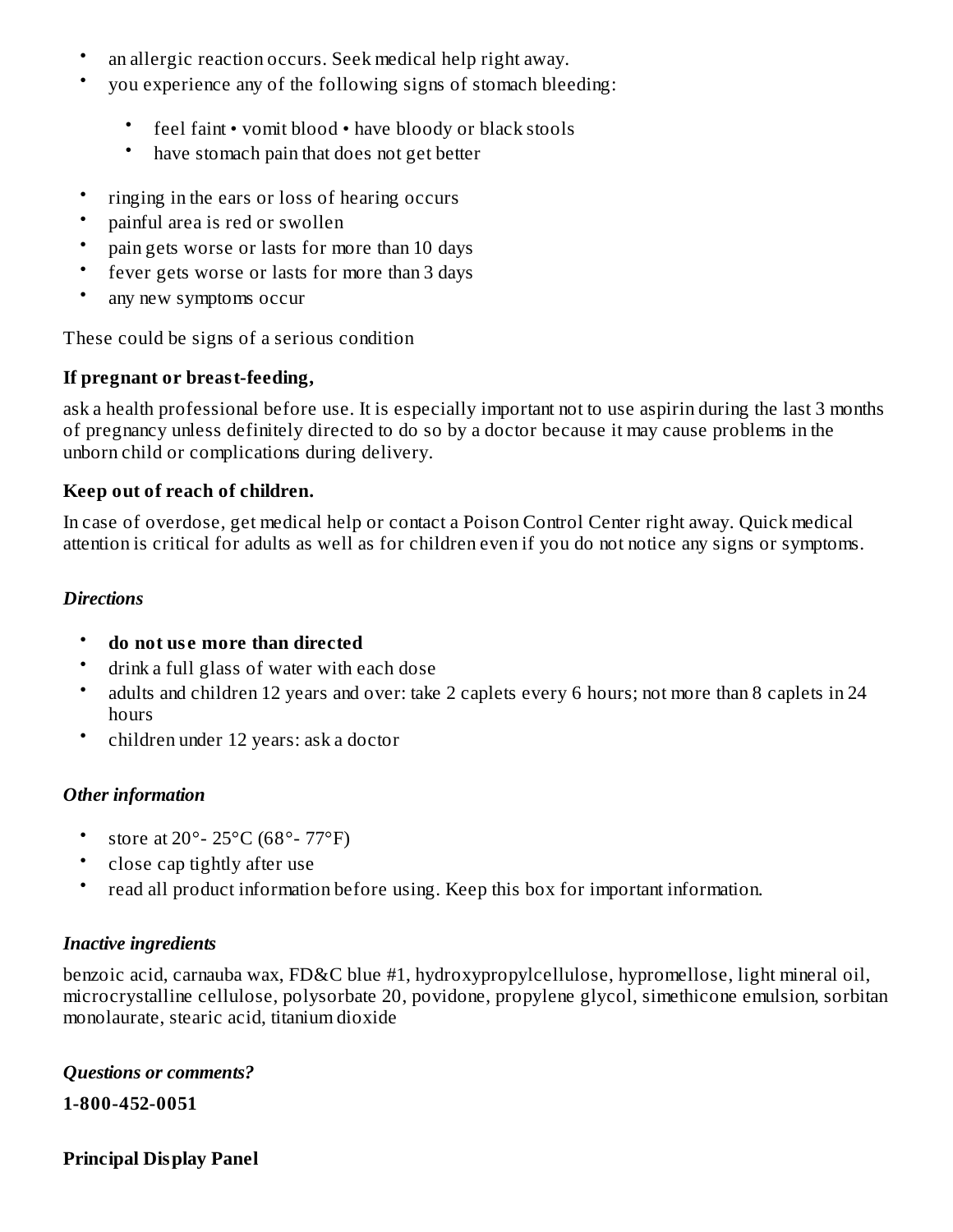**NDC 0067-2001-05**

*EXCEDRIN*

*EXTRA STRENGTH*

*Acetaminophen, Aspirin (NSAID) and Caffeine*

*Pain Reliever/Pain Reliever Aid*

*100 CAPLETS*

#### **TAMPER-EVIDENT BOTTLE**

## **DO NOT USE IF INNER FOIL SEAL INPRINTED WITH "SEALED for YOUR PROTECTION" IS BROKEN OR MISSING**

#### Distributed by: **GSK Consumer Healthcare**, Warren, NJ 07059

©2018 GSK group of companies or its licensor.

Trademarks are owned by or licensed to the GSK group of companies.

62000000032208



# **EXCEDRIN EXTRA STRENGTH PAIN RELIEVER**

acetaminophen, aspirin (nsaid), and caffeine tablet, film coated

| <b>Product Information</b>                                                  |                        |                    |                      |                          |                 |
|-----------------------------------------------------------------------------|------------------------|--------------------|----------------------|--------------------------|-----------------|
| Product Type                                                                | <b>HUMAN OTC DRUG</b>  | Item Code (Source) |                      | NDC:0067-2001            |                 |
| <b>Route of Administration</b>                                              | ORAL                   |                    |                      |                          |                 |
|                                                                             |                        |                    |                      |                          |                 |
| <b>Active Ingredient/Active Moiety</b>                                      |                        |                    |                      |                          |                 |
|                                                                             | <b>Ingredient Name</b> |                    |                      | <b>Basis of Strength</b> | <b>Strength</b> |
| <b>ACETAMINO PHEN</b> (UNII: 362O9ITL9D) (ACETAMINO PHEN - UNII:362O9ITL9D) |                        |                    | <b>ACETAMINOPHEN</b> |                          | $250$ mg        |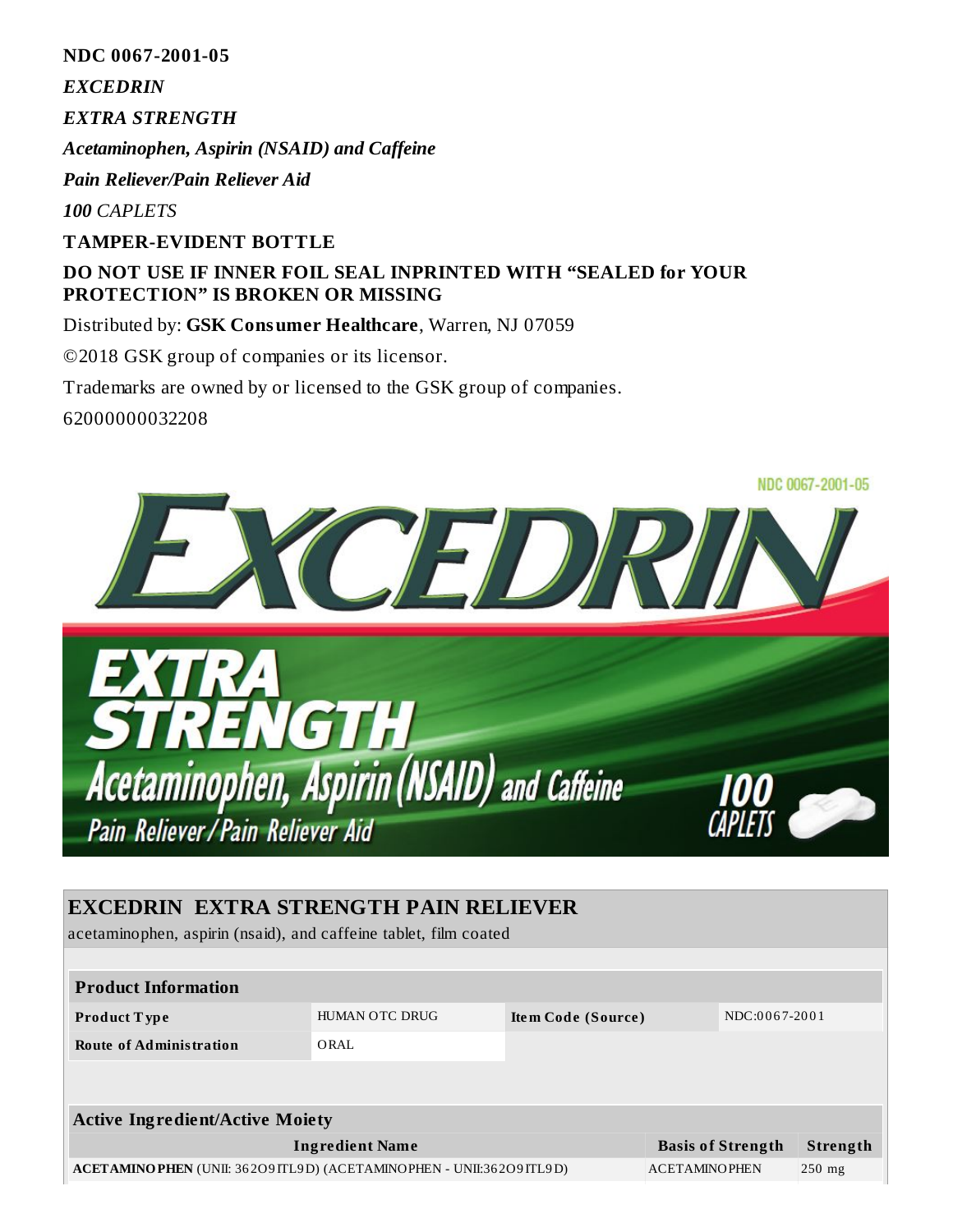|                                         | ASPIRIN (UNII: R16CO5Y76E) (ASPIRIN - UNII:R16CO5Y76E)       | <b>ASPIRIN</b>  | $250$ mg           |  |
|-----------------------------------------|--------------------------------------------------------------|-----------------|--------------------|--|
|                                         | CAFFEINE (UNII: 3G6A5W338E) (CAFFEINE - UNII:3G6A5W338E)     | <b>CAFFEINE</b> | $65$ mg            |  |
|                                         |                                                              |                 |                    |  |
| <b>Inactive Ingredients</b>             |                                                              |                 |                    |  |
|                                         | <b>Ingredient Name</b>                                       |                 | Strength           |  |
| <b>BENZOIC ACID (UNII: 8 SKN0B0MIM)</b> |                                                              |                 |                    |  |
| <b>CARNAUBA WAX (UNII: R12CBM0EIZ)</b>  |                                                              |                 |                    |  |
|                                         | MICRO CRYSTALLINE CELLULO SE (UNII: OP1R32D61U)              |                 |                    |  |
|                                         | FD&C BLUE NO. 1 (UNII: H3R47K3TBD)                           |                 |                    |  |
|                                         | HYDRO XYPROPYL CELLULOSE, UNSPECIFIED (UNII: 9 XZ8 H6 N6 OH) |                 |                    |  |
|                                         | HYPROMELLOSE, UNSPECIFIED (UNII: 3NXW29V3WO)                 |                 |                    |  |
| LIGHT MINERAL OIL (UNII: N6K5787QVP)    |                                                              |                 |                    |  |
| POLYSORBATE 20 (UNII: 7T1F30V5YH)       |                                                              |                 |                    |  |
|                                         | PO VIDONE, UNSPECIFIED (UNII: FZ989GH94E)                    |                 |                    |  |
| PROPYLENE GLYCOL (UNII: 6DC9Q167V3)     |                                                              |                 |                    |  |
| <b>DIMETHICONE</b> (UNII: 92RU3N3Y1O)   |                                                              |                 |                    |  |
| SORBITAN MONOLAURATE (UNII: 6W9PS8B71J) |                                                              |                 |                    |  |
|                                         | <b>STEARIC ACID (UNII: 4ELV7Z65AP)</b>                       |                 |                    |  |
|                                         | TITANIUM DIO XIDE (UNII: 15FIX9V2JP)                         |                 |                    |  |
|                                         |                                                              |                 |                    |  |
| <b>Product Characteristics</b>          |                                                              |                 |                    |  |
| Color                                   | WHITE (White)                                                | <b>Score</b>    | no score           |  |
| <b>Shape</b>                            | CAPSULE (Capsule-Shaped Tablet)                              | <b>Size</b>     | $16 \,\mathrm{mm}$ |  |

| <b>Shape</b>    | CAPSULE (Capsule-Shaped Tablet) | <b>Size</b>         | $16 \,\mathrm{mm}$ |
|-----------------|---------------------------------|---------------------|--------------------|
| Flavor          |                                 | <b>Imprint Code</b> |                    |
| <b>Contains</b> |                                 |                     |                    |

## **Packaging**

|                | ר---                 |                                                    |                                           |  |
|----------------|----------------------|----------------------------------------------------|-------------------------------------------|--|
| #              | <b>Item Code</b>     | <b>Package Description</b>                         | Marketing Start Date   Marketing End Date |  |
|                | 1 NDC:0067-2001-05   | 1 in 1 CARTON                                      | 03/15/2019                                |  |
| 1              |                      | 100 in 1 BOTTLE; Type 0: Not a Combination Product |                                           |  |
|                | 2 NDC:0067-2001-08   | 1 in 1 CARTON                                      | 03/15/2019                                |  |
| $\overline{2}$ |                      | 300 in 1 BOTTLE; Type 0: Not a Combination Product |                                           |  |
|                | 3 NDC:0067-2001-02   | 1 in 1 CARTON                                      | 09/30/2020                                |  |
| 3              |                      | 24 in 1 BOTTLE; Type 0: Not a Combination Product  |                                           |  |
|                | 4 NDC:0067-2001-03   | 1 in 1 CARTON                                      | 09/30/2020                                |  |
| 4              |                      | 30 in 1 BOTTLE; Type 0: Not a Combination Product  |                                           |  |
|                | 5 NDC:0067-2001-04   | 1 in 1 CARTON                                      | 09/30/2020                                |  |
| 5              |                      | 50 in 1 BOTTLE; Type 0: Not a Combination Product  |                                           |  |
|                | 6 NDC:0067-2001-06   | 1 in 1 CARTON                                      | 09/30/2020                                |  |
| 6              |                      | 125 in 1 BOTTLE; Type 0: Not a Combination Product |                                           |  |
|                | 7 NDC:0067-2001-07   | 1 in 1 CARTON                                      | 09/30/2020                                |  |
| 7              |                      | 200 in 1 BOTTLE; Type 0: Not a Combination Product |                                           |  |
|                | 8 NDC:0067-2001-09   | 1 in 1 CARTON                                      | 09/30/2020                                |  |
| 8              |                      | 250 in 1 BOTTLE; Type 0: Not a Combination Product |                                           |  |
|                | $9$ NDC:0067-2001-01 | 2 in 1 POUCH; Type 0: Not a Combination Product    | 01/31/2021                                |  |
|                |                      |                                                    |                                           |  |